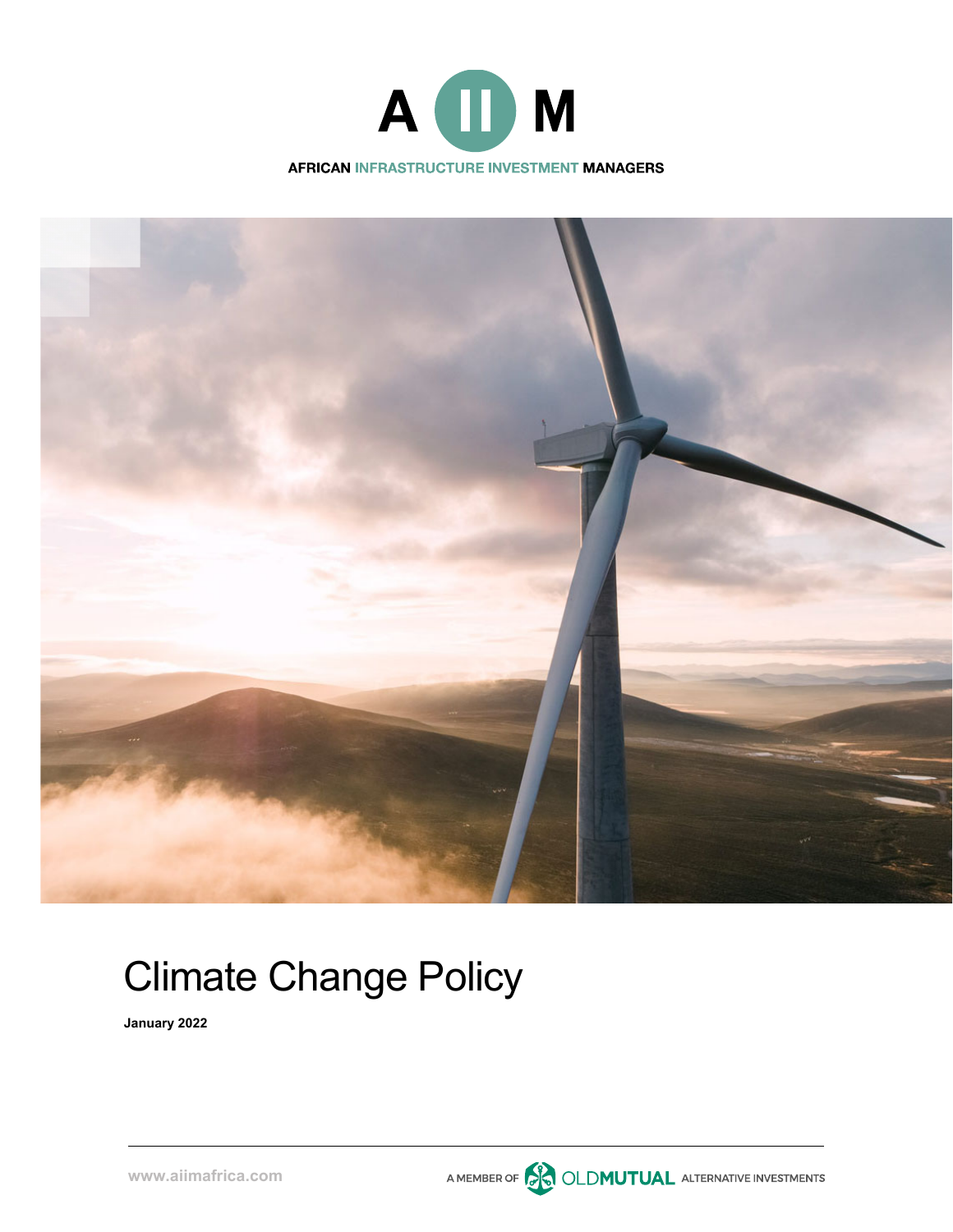

### **1. INTRODUCTION**

African Infrastructure Investment Managers (AIIM) is one of the largest infrastructure investment managers in Africa. Central to AIIM's investment objectives and processes is our commitment to responsible investment and fulfilling our fiduciary duty as the custodian of client funds. In this regard, we consider the incorporation of environmental, social and governance (ESG) factors into our investment and ownership decision processes to support the pursuit of sustainable, superior risk-adjusted returns for our clients in a way that also creates positive futures.

2019 saw the Intergovernmental Panel on Climate Change (IPCC) publish the Special Report on Global Warming of  $1.5^{\circ}C^{1}$ . The report is based on around 6,000 peer-reviewed publications, most of these published in the last few years. The report confirms that climate change is already affecting people, ecosystems and livelihoods. According to the IPCC, limiting warming to 1.5°C is possible, but would require unprecedented transitions in all aspects of society. Overall, the report shows there are clear benefits to keeping warming to 1.5°C, rather than the previously thought safe limit of 2°C. Climate change is the greatest risk facing humanity and is therefore a major focus for AIIM from a policy and strategic perspective. AIIM understands that climate change aspects need to be integrated into investment strategy and decisions.

Africa currently contributes about 9% to total global greenhouse gas emissions<sup>2</sup>. With this context, AIIM equally recognises the need for certain developing countries to have a stable, growing economy for equitable develop. AIIM seeks to undertake sustainable development, balancing the challenges of investing in energy systems and economic activities that create economic opportunities, improve energy access and living standards, whilst driving investments that do not compromise the goal of limiting warming to 1.5°C.

### **2. PURPOSE**

This Climate Change Policy outlines AIIM's commitment to the incorporation of climate change considerations into its day to day business activities as an operating entity, as well as investment and decision-making processes across the funds and investments under management.

## **3. SCOPE AND APPLICABILITY**

This Climate Change Policy covers all AIIM's activities, including all investments made under AIIM3. The Climate Change Policy covers the full spectrum of climate change issues that are considered to materially influence the long-term success of AIIM and its investments.

African Infrastructure Investment Managers (Pty) Ltd (AIIM) (Reg No 2000/001435/07)<br>(FSP 4307) is a Licensed Financial Services Provider, approved by the Registrar of<br>Financial Services Providers (www.fsb.co.za) to provide services in terms of the Financial Advisory and Intermediary Services Act 37, 2002. Past performance is not necessarily a guide to future investment performance.



<sup>&</sup>lt;sup>1</sup> https://www.ipcc.ch/site/assets/uploads/sites/2/2019/06/SR15 Full Report High Res.pdf <sup>2</sup> World Resources Institute. https://www.climatewatchdata.org/ Based on 2018 data.<br><sup>3</sup> On a forward-looking basis from the date of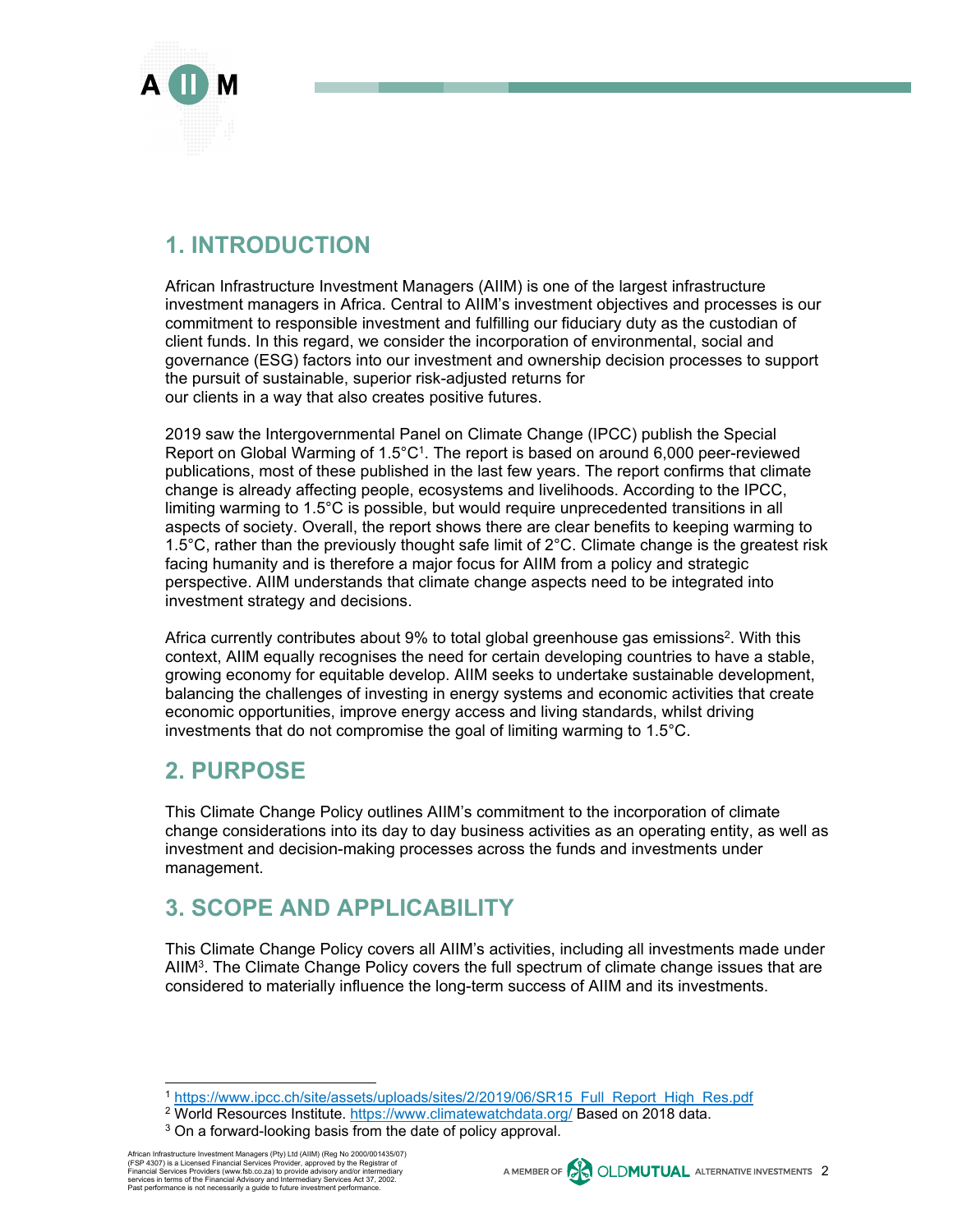

### **4. COMMITMENTS**

As part of this Climate Change Policy, AIIM endeavours to undertake the following:

- Understand our own material operational carbon footprint and seek ways of reducing this footprint in line with the ambition of a world outcome of no more than a 1.5°C temperature increase by 2050.
- Only undertake business and investment decisions that are aligned with the Paris Agreement and further to this, drive the ambition of a world outcome of no more than a 1.5°C temperature increase by 2050.
- **Implement the Task Force on Climate-related Financial Disclosures (TCFD).**
- Measure the carbon footprint and carbon intensity of the investment portfolio.
- Take actions to reduce carbon footprint and carbon intensity of the investment portfolio.

### **5. POSITION ON FOSSIL FUELS**

AIIM recognises the risk of undertaking investments that potentially exceed the carbon budgets of countries today or in the future by enabling a carbon intensity pathway that is not aligned to a 1.5°C world outcome. AIIM seeks to contribute to the move away from fossil fuels through driving a pragmatic transition of the energy mix in the jurisdictions in which AIIM invests.

### **Fossil Fuel Exclusions**

To achieve this transition, AIIM will no longer invest through direct investments (equity or debt) or co-investments into the following:

#### **Coal**

- Coal-fired power plants, including dual-power plants (coal alongside another fuel source).
- Refurbishment, retrofitting and rehabilitation of existing coal power facilities, including dual-power plants.4
- Coal prospection, exploration, mining, processing and trading.
- Dedicated commodity transport (rail/port) infrastructure where more than 25% of the revenues are derived from the transport of all coal types.<sup>5</sup>
- **Transmission lines used to directly connect coal-fired power plants to the grid or an off**taker.<sup>6</sup>

#### **Oil7**

- Upstream oil exploration and extraction.
- Midstream oil, including processing, storage and pipelines.



<sup>4</sup> Retrofitting of thermal plants to combined cycle natural gas plants, in accordance with this policy's conditions, is permissible.

<sup>5</sup> Investments where part of the strategy is to change the use from the transport of coal to transport other commodities in accordance with this policy's conditions, is permissible, notwithstanding that the initial proportion of coal transport may exceed the above limit.

 $6$  Investment into general grid transmission and distribution is permissible.

 $<sup>7</sup>$  Includes all oils used as a fuel source.</sup>

African Infrastructure Investment Managers (Pty) Ltd (AIIM) (Reg No 2000/001435/07)<br>(FSP 4307) is a Licensed Financial Services Provider, approved by the Registrar of<br>Financial Services Providers (www.fsb.co.za) to provide services in terms of the Financial Advisory and Intermediary Services Act 37, 2002. Past performance is not necessarily a guide to future investment performance.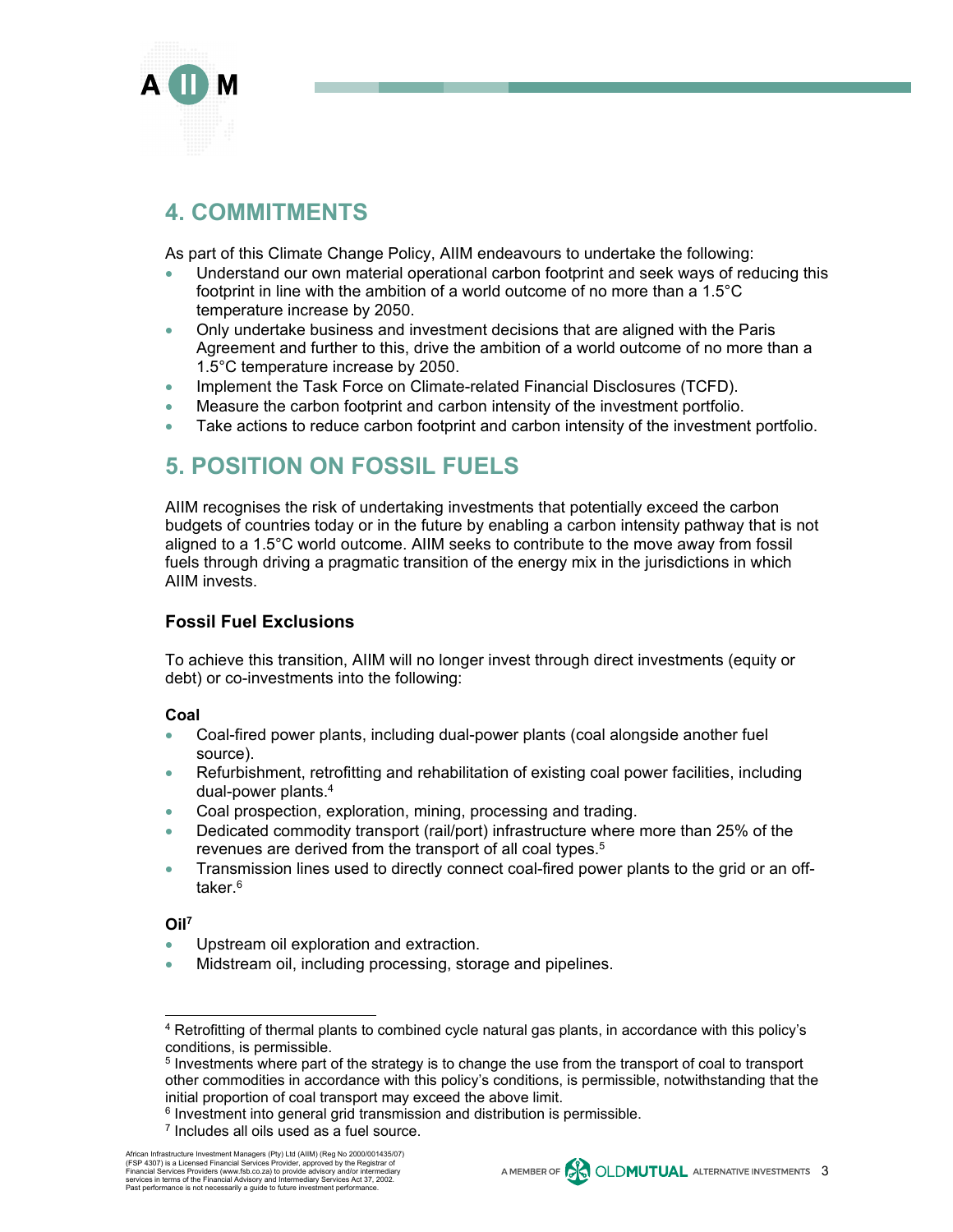

- Downstream oil, including refineries and fuel stations<sup>8</sup>.
- Heavy fuel oil (HFO) or diesel-only, dual-fuel HFO or diesel/gas and HFO hybrid power plants.9
- Refurbishment, retrofitting and rehabilitation of existing HFO or diesel-only, dual-fuel HFO or diesel/gas and HFO power plants.<sup>10</sup>
- Diesel-only mini grids.
- Dedicated commodity transport (rail/port) infrastructure where more than 25% of the revenues are derived from the transport of all oil types.11
- **Transmission lines used to directly connect oil based power plants to the grid or an off**taker.<sup>12</sup>

#### **Gas**

Upstream gas (including exploration and extraction).

#### **Exclusions also apply to:**

- Financing an allowed activity where 50% or more of operations serves an excluded fossil fuel activity (such as a solar plant for a coal terminal, a wastewater plant for an oil refinery).
- Financing companies or projects that exclusively provide services (including advisory), equipment, or other outputs to excluded fossil fuel activities.
- Financing companies or projects that exclusively produce goods for and/or provide goods to excluded fossil fuel activities.

#### **Fossil Fuel Conditional Investment**

#### **Gas**

- Midstream/downstream gas (including gas import/export infrastructure and processing facilities, gas transport, storage and distribution infrastructure) where the primary purpose is power generation or industrial use, or liquid petroleum gas (LPG) and associated facilities for sourcing, transport, storage, bottling and distribution.
- LPG for industrial usage, power, cooking and heating, including associated facilities for sourcing, transport, storage, bottling and distribution.

#### **Diesel/renewable hybrid mini grids and standalone diesel generators**

- Diesel/renewable hybrid mini grids where:
	- $\circ$  a renewable-only grid has been proven as not offering sufficient reliability or cost feasibility in the context of the proposed application;
	- o the cleanest commercially feasible fossil fuel options have been used;
	- $\circ$  the renewable power generation is expected to comprise the majority of the power generated (>50%); and

<sup>&</sup>lt;sup>8</sup> LPG filling stations and forecourt sales kiosks permissible in accordance with this policy's conditions.<br><sup>9</sup> Diesel/renewable hybrid power is permissible in accordance with this policy's conditions.

<sup>&</sup>lt;sup>10</sup> Retrofitting of thermal plants to combined cycle natural gas plants, in accordance with this policy's conditions, is permissible.

<sup>&</sup>lt;sup>11</sup> Investments where part of the strategy is to change the use from the transport of oils to transport other commodities in accordance with this policy's conditions, is permissible, notwithstanding that the initial proportion of oils transport may exceed the above limit.

<sup>&</sup>lt;sup>12</sup> Investment into general grid transmission and distribution is permissible.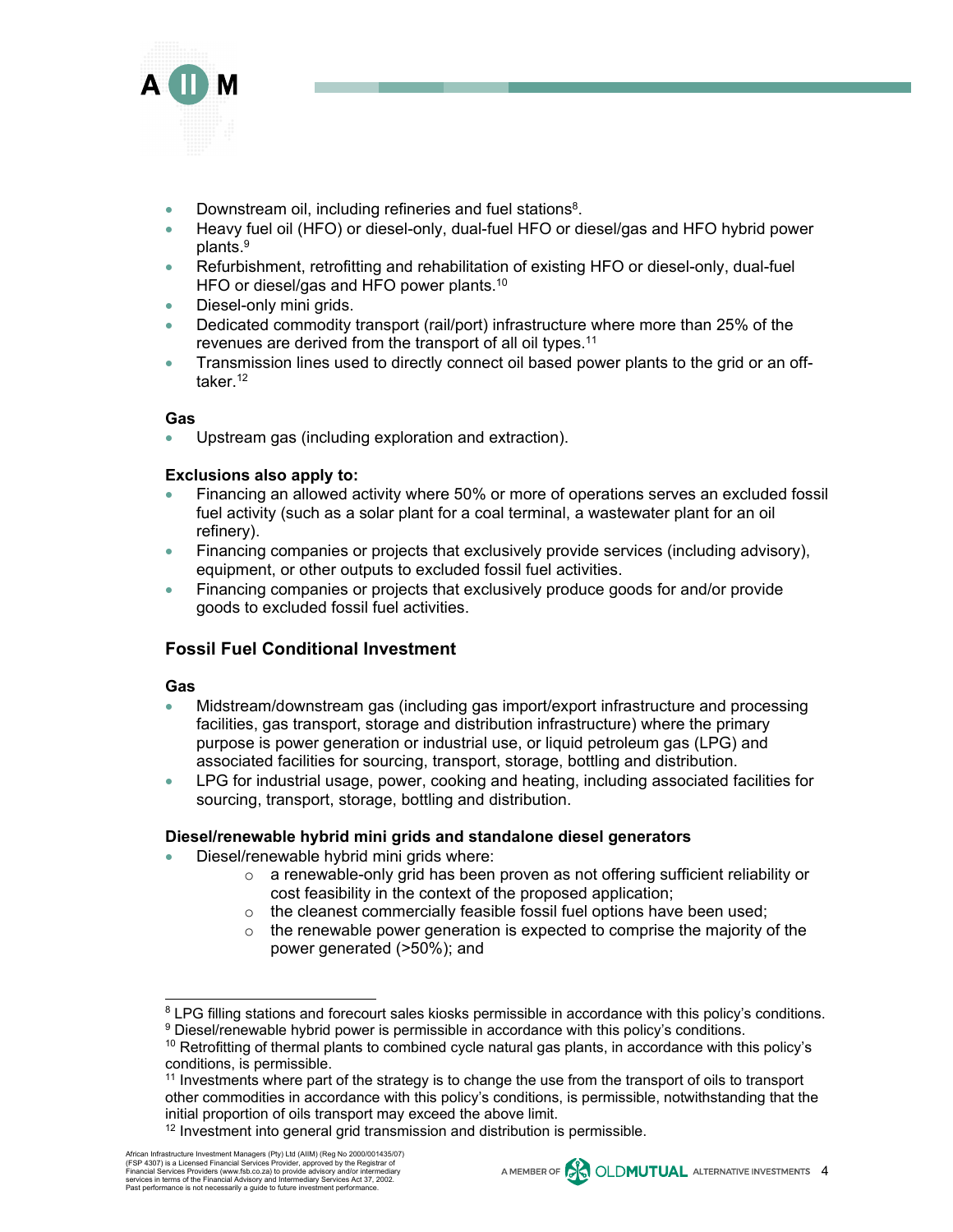

- $\circ$  the risk of ramping up the use of the non-renewable generation to respond to increased demand is being managed.
- Stand-alone diesel generators, where demonstrated that the option of a renewable generator is technically or commercially not feasible.

**… on condition** that the investment is:

- aligned to the Paris Agreement;
- is within the country's carbon budget;
- $\bullet$  is aligned to a 1.5°C world outcome by 2050;
- is substituting other higher carbon intense fuel sources;
- that the country faces challenges in terms of access to energy, access reliability or grid stabilisation (e.g. management of demand, intermittent generation, ancillary services, or the peak);
- that there is no economically and technically viable renewable energy alternative to ensure flexible nonintermittent power;
- that the lowest emission gas generation technology available is to be chosen, considering sector needs and efficiency rates; and
- an AIIM managed fund will have a maximum of 20% of the fund invested in permissible fossil fuel investments, where such limit may be increased for permissible gas infrastructure based on specific investor mandate requirements.

#### **Financial Institutions**

The above exclusions will apply to new investments into other financial institutions where we can reasonably ringfence and have line of sight on what our funds are used for. We will have a whole portfolio exclusion for coal as outlined above.

In cases where we cannot specify where funds will ultimately be deployed, or how profits will be reinvested, we will seek credible evidence that the recipients of the investments are working towards aligning future activities and portfolios with the Paris Agreement and a 1.5°C world outcome by 2050.

Olyske U

Waynanta

Signed

**Signed** 

Olusola Lawson **Co-Managing Director AIIM**

Vuyo Ntoi **Co-Managing Director AIIM**

Acknowledgements:

Parts of this policy have been based off discussions and policy work by the CDC Group and FMO.